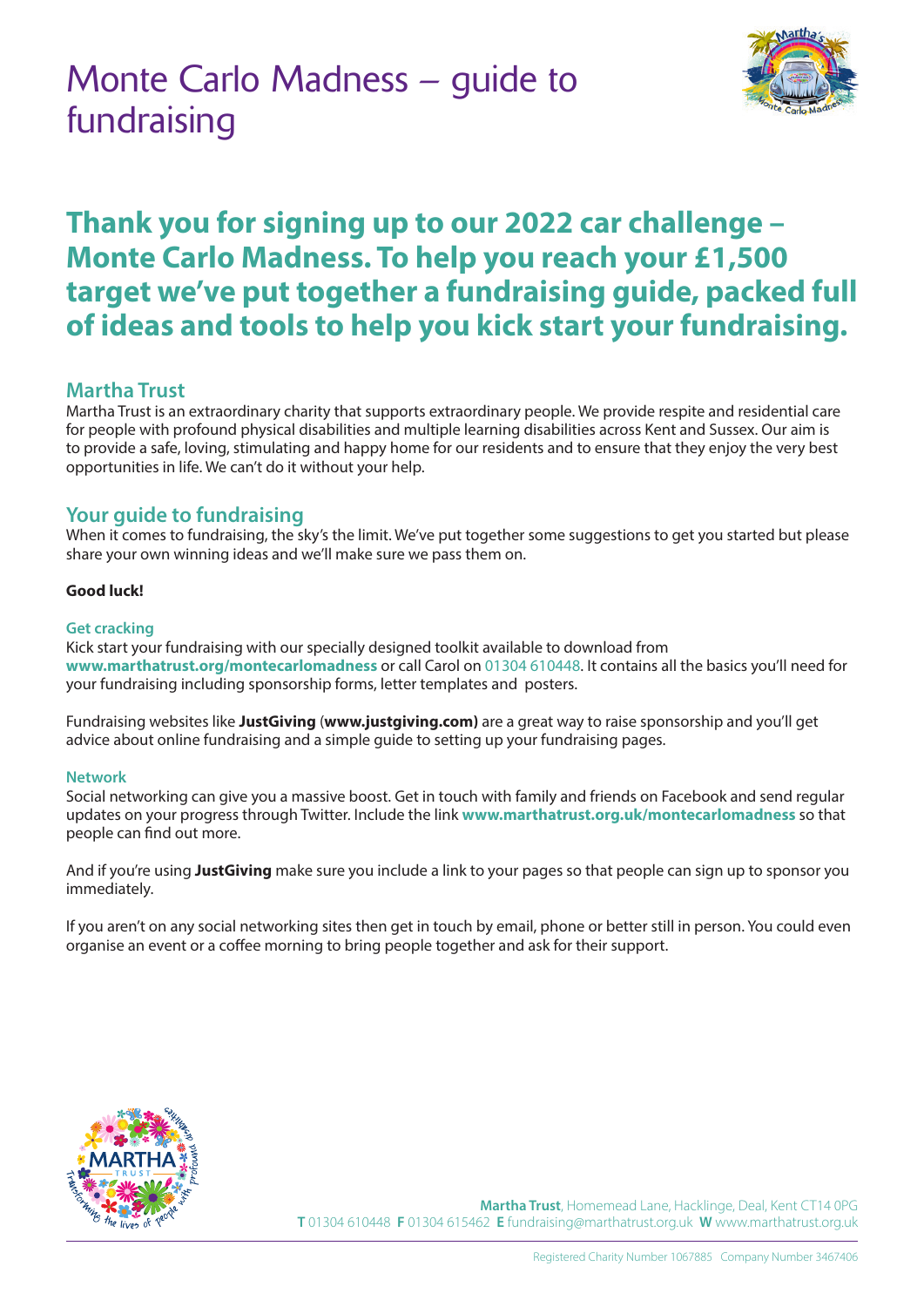

## **Mix it up**

**Dom Murphy and Jamie Roe held a Vinyl evening to raise funds for Bonkers in Barcelona in 2012. They invited friends and family along to a café in Margate run by Jamie's partner, and charged their guests £20 a head for food and drinks.** 

**Everyone was asked to bring a vinyl record with them and, in return for a small donation, their record was played. To round off the evening, a raffle was held for a chance to see an England world Cup Qualifying game at Wembley. And because the raffle was run by two volunteers from Barclays, the company then match funded every penny raised by their staff.**

## **Use what you've got**

**Dom and Jamie's car, which came complete with lights and customised paintwork, inspired the pair to dress as aliens and call themselves the Space Invaders. The car became the focus of much of their fundraising and everywhere they went, people were invited to write on the bodywork in permanent marker in exchange for a small donation.**

**The car was taken to a local boot fair having been loaded up with goods donated by friends and family and every penny raised on the day went towards their fundraising total. As a final boost, several local companies which sponsored the car had their logos proudly displayed on it.**

#### **A bit of a do**

Why not organise an event or host a party? You could sell tickets or lay on some entertainment or a quiz, raffle or bingo and raise money that way. Pull in a few favours and reduce your overheads, especially if you know someone useful like a DJ or the manager of a local venue. If you can find a business to host your event you could share the profits between you like Lynne and John Hadley.

## **Clean up for charity**

**Lynne and John Hadley came up with a charity car wash to raise funds for Monte Carlo Madness in 2014. The idea can easily be replicated with the help of a local car wash or by organising one on your own. The couple held theirs one Sunday in August. They teamed up with a local car wash who agreed to donate all profits on the day to their Monte Carlo Madness fundraising target.**

**The event was well publicised ahead of the date using an outdoor banner sited at the car wash, social media, friends and family and local radio and press. You do need to be organised and ensure you focus on raising awareness ahead of the date but it proved to be a successful fundraiser for the Hadleys.**

#### **Corporate muscle**

If you work then ask your employer to match your fundraising total or sponsor your car in return for putting their logo on it. Use the intranet, notice boards and newsletters to drum up support and run a sponsored silence, themed day or offer to make the tea and coffee for a week.

And don't just limit yourself to your own company. Get in touch with other companies you have a relationship with, like suppliers, and ask them for sponsorship. We've even included a couple of template letters in our Fundraising toolkit, including one from Mark Scott.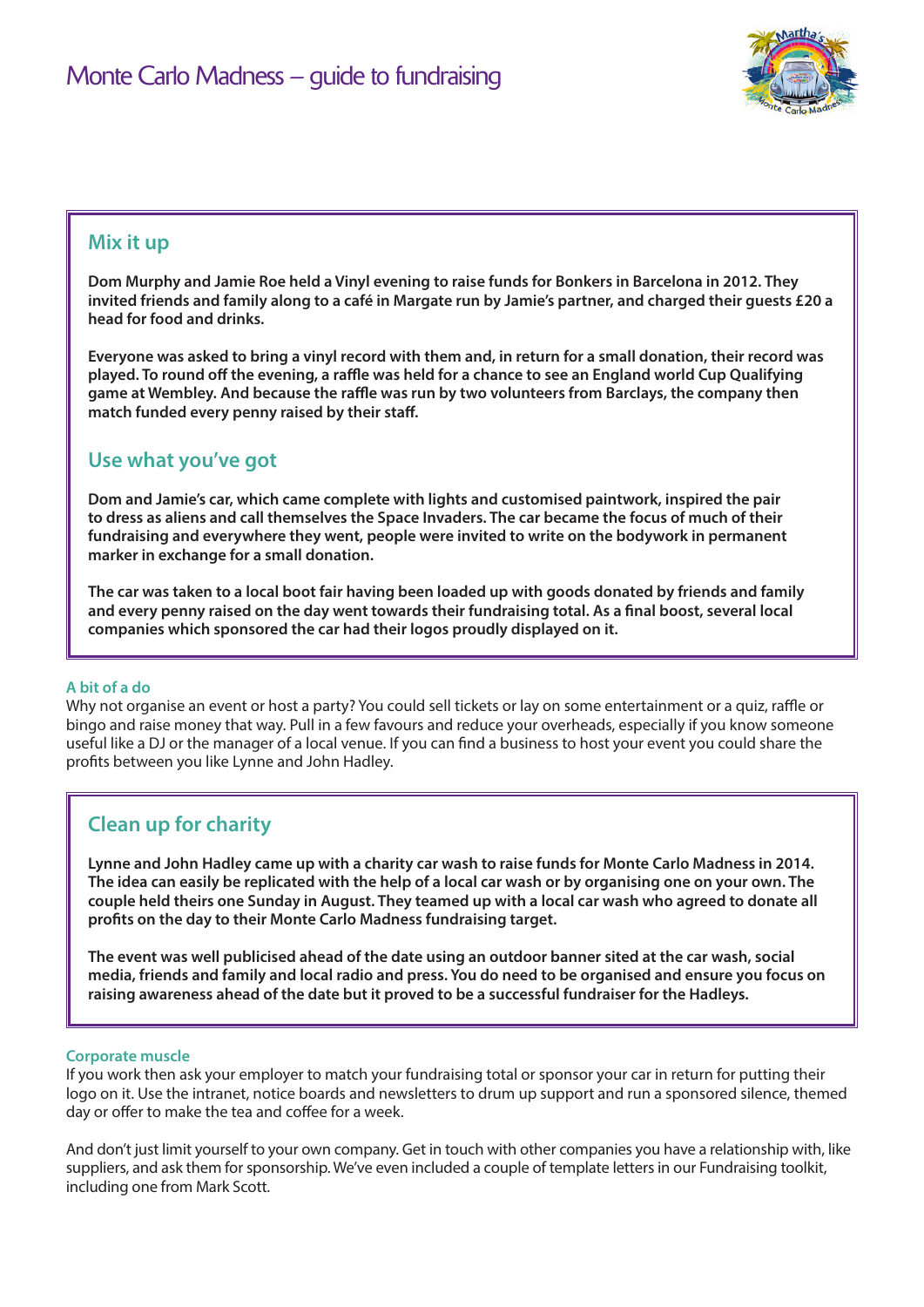

## **If you don't ask...**

**Mark Scott and co-driver Andy Clarke raised a staggering £3,000 in corporate sponsorship when they set about fundraising for the Trail of 3 Cities.** 

**Mark runs Mark Scott Arenas, and decided to contact his suppliers to ask for sponsorship. Crucially, every email was sent to a named individual and as part of the deal, he offered any company donating £100 or more the chance to have their logo on the side of his car.**

**His email generated some great responses and anyone who didn't get back to him was followed up by phone.** 

**Mark gave us a copy of his original letter which we've included in our Fundraising Toolkit. Let's hope it brings you as much success as it did Mark!**

#### **Get others involved**

If you have children then talk to their schools about running a non-uniform or themed day, cake sale or coffee morning. And if your children are members of any local clubs like the brownies or scouts then why not get them involved too?

If you're a member of a community group, sports club or church then ask for their support - you'd be amazed at how willing people can be to help.

#### **Make a song and dance about it**

Whatever success you have in your fundraising let us know about it and we'll post your news online, on **Facebook** and on **Twitter**. If you've done something amazing, secured some corporate sponsorship or organised an event that you need to promote then we'll drum up some local PR for you.

#### **Gift Aid it, Gift Aid it, Gift Aid it!**

Ask everyone who sponsors you or makes a donation to **Gift Aid** it. It's worth an extra 25% on everything you raise and won't cost you a penny. As long as your sponsor is a UK taxpayer then they simply need to tick the **Gift Aid** box on the sponsorship form, provide their name, address and postcode and we'll do the rest.

| <b>You raise</b> | <b>Gift Aid could be worth an extra</b> | <b>Total raised with Gift Aid</b> |
|------------------|-----------------------------------------|-----------------------------------|
| £1,500           | £375 $*$                                | £1,875 $*$                        |

\* where all donations are eligible for Gift Aid

Please note for this type of fundraising event unfortunately we are unable to claim Gift Aid on sponsorship made by people 'connected' to the participant.

A person is 'connected to a donor' if they are:

- $\blacktriangleright$  The donor's husband, wife, civil partner or linear relative for example son, daughter, parent, grandparent or grandchild
- $\triangleright$  Any linear relative of the donor's wife, husband or civil partner
- $\triangleright$  A company under the control of the donor, or under the control of any of the above.

The good news is we can claim Gift Aid on Sponsorship payments made by people who are not connected to the participant.